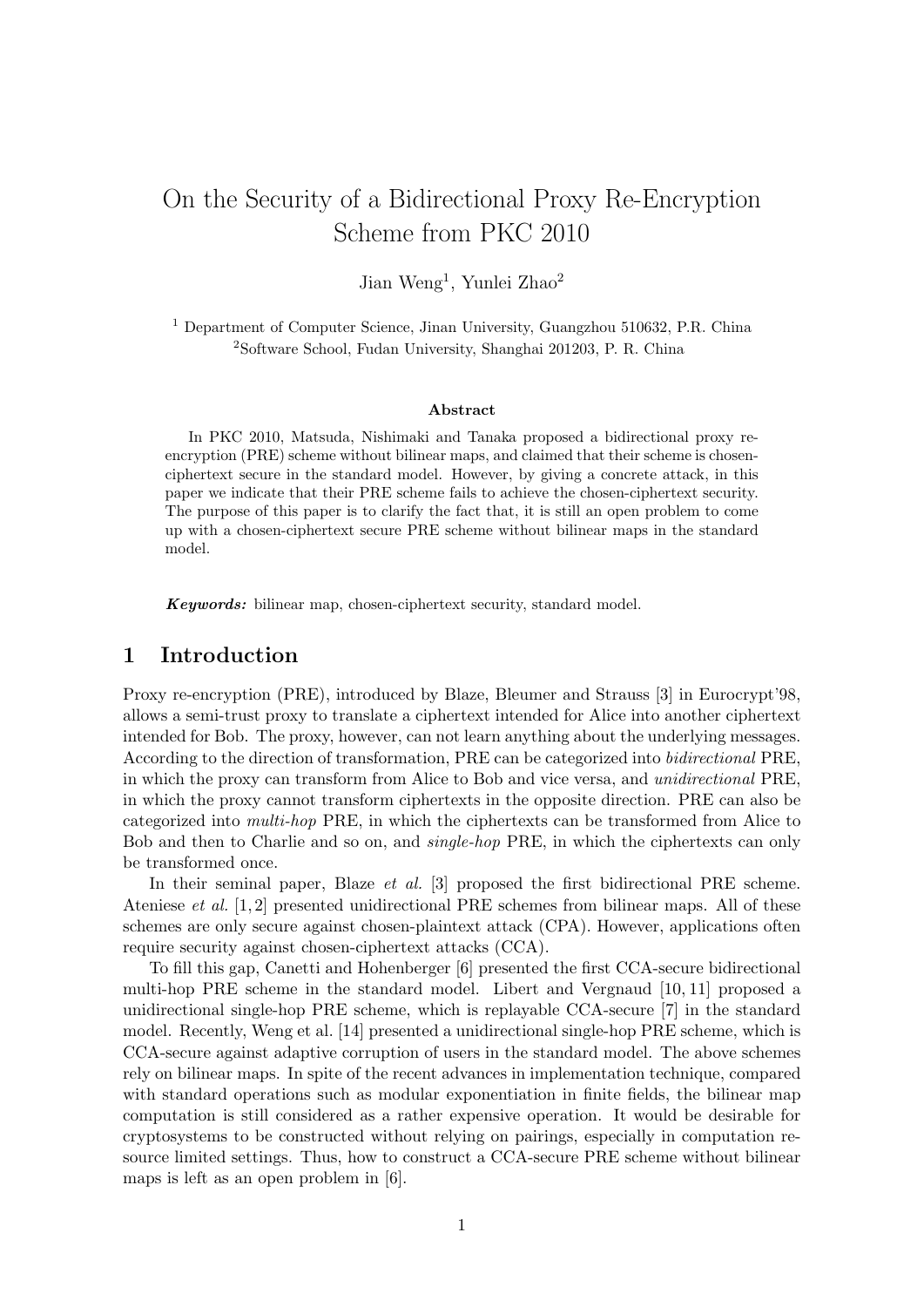Deng et al. [9] presented a bidirectional single-hop PRE scheme without bilinear maps, and proved its CCA-security in the random oracle model. Shao and Cao presented a unidirectional single-hop PRE scheme without bilinear maps, and claimed that their scheme is CCA-secure in the random oracle model. However, Sherman, Weng and Yang et al. [8] present a concrete attack, and indicated that Shao and Cao's PRE scheme is not CCAsecure. They further presented a CCA-secure unidirectional single-hop PRE scheme without bilinear maps, again in the random oracle model. It is well-known [4, 5] that a proof in the random oracle model can only serve as an argument, which does not imply the security for real implementations. Thus, it is more desirable to come up with a CCA-secure PRE scheme without bilinear maps in the standard model.

In PKC 2010, Matsuda, Nishimaki and Tanaka proposed a bidirectional multi-hop proxy re-encryption (PRE) scheme without bilinear maps, and claimed that their scheme is CCAsecure in the standard model. However, in this paper, we present a concrete attack, and indicate that their PRE scheme fails to achieve the CCA-security. Thus it is still an open problem to come up with a CCA-secure PRE scheme without bilinear maps in the standard model.

# **2 Preliminaries**

Matsuda-Nishimaki-Tanaka PRE scheme involves the primitives of all-but-one trapdoor function and re-applicable (*n, k*) lossy trapdoor functions (LTDFs). Thus in this section, we shall review the definitions of these two primitives (for more details, the reader is referred to [12] and [13]). We shall also review the definition and security notion for bidirectional multi-hop PRE.

#### **2.1 All-But-One Trapdoor Function**

Let  $B = {B_\lambda}_{\lambda \in \mathbb{N}}$  be a collection of sets whose elements represents the branches. A collection of (*n, k*)-all-but-one trapdoor functions is a tuple of probabilistic polynomial time (PPT) algorithms  $(G_{\text{abo}}, F_{\text{abo}}, F_{\text{abo}}^{-1})$  having the following properties:

- **All-but-one property**: Given a lossy branch  $b^* \in B_\lambda$ , the algorithm  $\mathsf{G}_{\text{abo}}(1^\lambda, b^*)$ outputs a pair  $(s, td)$ , where *s* is a function index and *td* is its trapdoor. For any  $b \in$  $B_{\lambda} \setminus \{b^*\}$ , the algorithm  $\mathsf{F}_{\text{abo}}(s, b, \cdot)$  computes an injective function  $f_{s,b}(\cdot)$  over  $\{0, 1\}^n$ , and  $\mathsf{F}_{\text{abo}}^{-1}(td, b, \cdot)$  computes  $f_{s,b}^{-1}(\cdot)$ . For the lossy branch  $b^*$ ,  $\mathsf{F}_{\text{abo}}(s, b^*, \cdot)$  computes a lossy function  $f_{s,b^*}(\cdot)$  over the domain  $\{0,1\}^n$ , where  $|f_{s,b^*}(\{0,1\}^n)| \leq 2^{n-k}$ .
- **Indistinguishability:** For every  $b_1^*$  and  $b_2^* \in B_\lambda$ , the first output  $s_0$  of  $\mathsf{G}_{\text{abo}}(1^\lambda, b_0^*)$ and the first output  $s_1$  of  $\mathsf{G}_{\text{abo}}(1^\lambda, b_1^*)$  are computationally indistinguishable.

#### **2.2 Re-Applicable** (*n, k*)**-Lossy Trapdoor Functions**

A collection of re-applicable (*n, k*)-lossy trapdoor functions (LTDFs) with respect to function indices is a tuple of PPT algorithms (ParGen*,* LossyGen*,* LossyEval, LossyInv*,* ReIndex*,* ReEval, PrivReEval*,*Trans*,* FakeKey) such that:

 $\bf{Injectivity:}$  For every public parameter  ${\sf par} \leftarrow {\sf ParGen}(1^\lambda)$  and every tag  $\tau \in {\cal T} \setminus \{\tau_{\rm los}\},$ LossyGen( $\tau$ ) outputs a pair of a function index and its trapdoor ( $s, td$ ), LossyEval( $s, \cdot$ ) computes an injective function  $f_{s,\tau}(\cdot)$  over  $\{0,1\}^n$ , and LossyInv $(td, \tau, \cdot)$  computes *f*<sub>*s*</sub>,*τ* (*·*). (We represent the function *f*<sub>*s*</sub>,*t*, not *f*<sub>*s*</sub>, in order to clarify a tag *τ*. If we do not need to clarify a tag, we represent a function as  $f_{s, \star}$ .)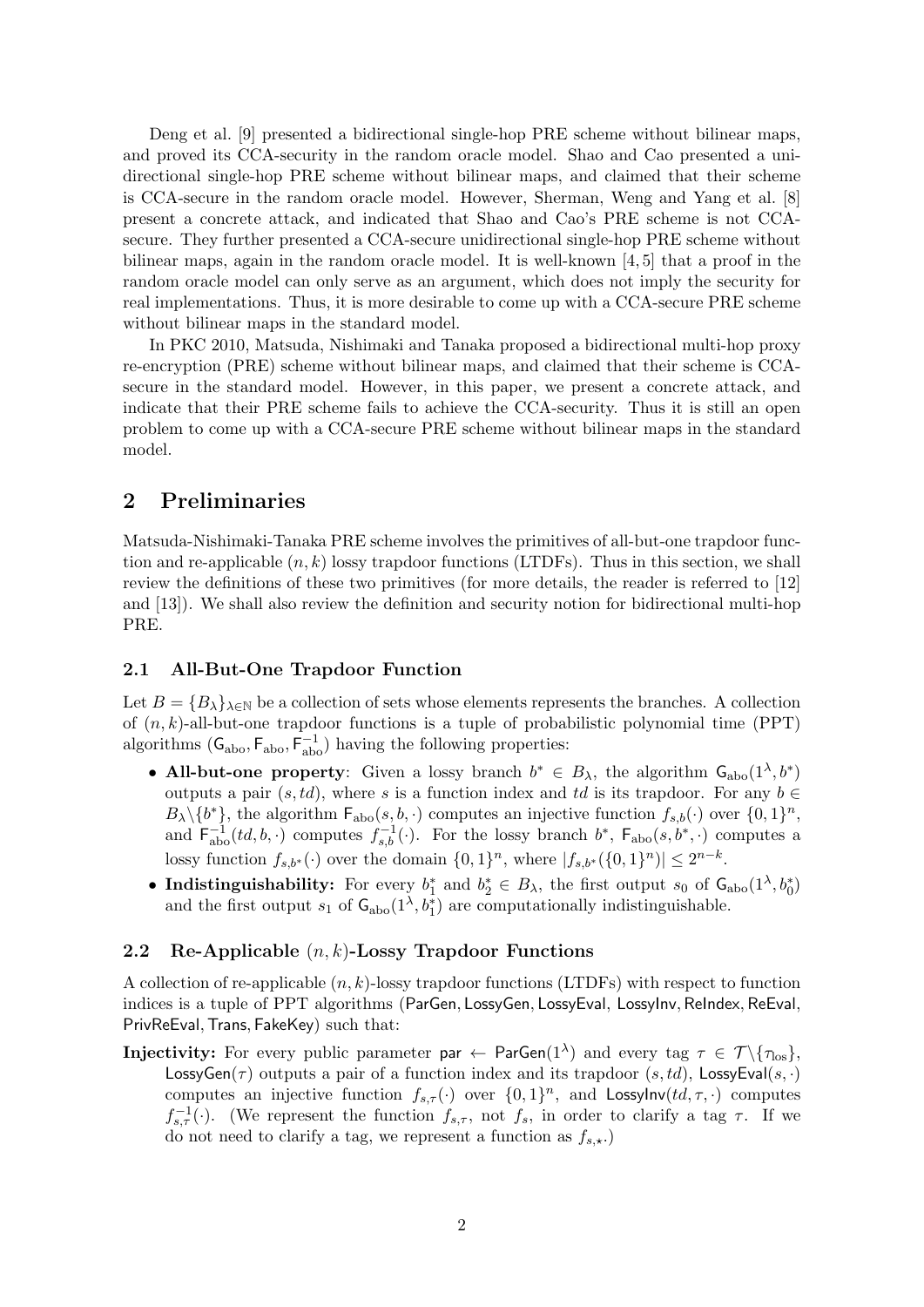- ${\rm Lossiness:}$  For every public parameter  ${\sf par} \leftarrow {\sf ParGen}(1^\lambda),$  the algorithm  ${\sf LossyGen}(\tau_{\rm los})$ outputs  $(s, \perp)$  and LossyEval $(s, \cdot)$  computes a function  $f_{s, \tau_{\text{los}}}(\cdot)$  over  $\{0, 1\}^n$ , where  $|f_{s,\tau_{\text{los}}}(\{0,1\}^n)| \leq 2^{n-k}.$
- **Indistinguishability between injective and lossy indices:** Let  $X_{\lambda}$  denote the distribution of (par,  $s_{\text{inj}}, \tau$ ), and let  $Y_{\lambda}$  denote the distribution of (*par*,  $s_{\text{los}}, \tau'$ ), where par is a public parameter from  $ParGen(1^{\lambda})$ ,  $\tau$  and  $\tau'$  are random elements in  $\mathcal{T}$ , and the function indices  $s_{\text{ini}}$  and  $s_{\text{los}}$  are the first element output from LossyGen( $\tau$ ) and LossyGen( $\tau_{\text{los}}$ ) respectively. Then,  $\{X_{\lambda}\}\$ and  $\{Y_{\lambda}\}\$ are computationally indistinguishable.
- **Re-applying with respect to function indices:** Let  $\tau_i$  and  $\tau_j$  be any tags with  $\tau_i \neq \tau_{\text{los}}$ and  $\tau_j \neq \tau_{\text{los}}$ . The algorithm ReIndex( $td_i, td_j$ ) outputs  $s_{i \leftrightarrow j}$ , where  $td_i$  and  $td_j$  are the second elements of  $\textsf{LossyGen}(\tau_i)$  and  $\textsf{LossyGen}(\tau_j)$ . Then, for every  $x \in \{0,1\}^n$ ,  $x =$  LossyInv( $td_j, \tau_i$ , ReEval( $s_{i \leftrightarrow j}$ , LossyEval( $s_i, x$ ))). Note that LossyInv takes  $\tau_i$  as one of the inputs, not  $\tau_i$ .
- **Generating proper outputs:** Let *c* be an output from ReEval( $s_{i\leftrightarrow j}$ , LossyEval( $s_i$ , *x*)), where *s*<sub>*i*+*j*</sub> and *s*<sub>*i*</sub> have the same meaning as that in the above paragraph. Then,  $\text{PrivReEval}(x, \tau_i, \tau_j, s_j)$ outputs the same *c*, where  $x$ ,  $\tau_i$ ,  $\tau_j$ , and  $s_j$  have the same meaning as that in the above paragraph. That is,  $\textsf{ReEval}(s_{i\leftrightarrow j}, \textsf{LossyEval}(s_i, \cdot))$  and  $\textsf{PrivReLU}(\cdot, \tau_i, \tau_j, s_j)$  are equivalent as a function (i.e. any output of  $\mathsf{ReEval}(s_{i \leftrightarrow j}, \mathsf{LossyEval}(s_i, \cdot))$  is independent of *si*).
- $\bf{Transitivity:} \ \ \mathrm{Let} \ (s_i, td_i), (s_j, td_j) \ \mathrm{and} \ (s_k, td_k) \ \mathrm{be \ outputs \ from \ LossyGen(\tau_i), \ LossyGen(\tau_j),}$ and  $\textsf{LossyGen}(\tau_k)$ , and let  $s_{i \leftrightarrow j}$  and  $s_{i \leftrightarrow k}$  be the outputs from ReIndex( $td_i, td_j$ ) and ReIndex( $td_i, td_k$ ), respectively. Then,  $Trans(s_{i\leftrightarrow j}, s_{i\leftrightarrow k})$  outputs  $s_{j\leftrightarrow k}$  which is the same output from ReIndex $(td_i,td_k)$ .
- $\bf Statistical~indistinguishability~of~the~fake~key:~The~algorithm~FakeKey(s_i, \tau_i)~outputs$  $(s'_j, s'_{i \leftrightarrow j}, \tau'_j)$ , where  $s_i$  is the first element of an output from LossyGen $(\tau_i)$ . Let  $X_\lambda$ denote the distribution of (par,  $s_i$ ,  $s_j$ ,  $s_{i \leftrightarrow j}$ ,  $\tau_i$ ,  $\tau_j$ ), and let  $Y_\lambda$  denote the distribution of  $(\text{par}, s_i, s'_j, s'_{i \leftrightarrow j}, \tau_i, \tau'_j),$  where each par,  $s_j, s_{i \leftrightarrow j}$ , and  $\tau_j$  has the same meaning as that in the above paragraph. Then,  $\{X_{\lambda}\}\$  and  $\{Y_{\lambda}\}\$ are statistically indistinguishable.
- **Generation of injective functions from lossy functions:** Let *s* be the first element of an output from FakeKey( $s_{\text{los}}, \tau$ ), where  $\tau$  is a tag and  $s_{\text{los}}$  is the first element of an output from LossyGen( $\tau$ <sub>los</sub>). Then, for every  $\tau$ , LossyEval( $s$ , ·) represents an injective function  $f_{s, \star}$  with overwhelming probability, where a random variable is the randomness of FakeKey( $s_{\text{los}}, \tau$ ). (We do not require other properties of index *s* if  $f_{s,\star}$  is injective. The function  $f_{s, \star}$  cannot have any trapdoor information.)

#### **2.3 Realization of Re-applicable LTDFs**

Based on Peikert and Waters' LTDFs [13], Matsuda, Nishimaki and Tanaka [12] gave a realization of re-applicable LTDFs, which is specified as below (for more details, the reader is referred to [12]):

ParGen: This algorithm first generates a cyclic group G with prime order *p*, and then chooses a random generator  $g \in \mathbb{G}$ . Next, it selects random numbers  $r_1, \dots, r_n \in_R \mathbb{Z}_p$ , and outputs the public parameters  $C_1$  as

$$
\mathbf{C}_1 = \left( \begin{array}{c} c_1 \\ \vdots \\ c_n \end{array} \right) = \left( \begin{array}{c} g^{r_1} \\ \vdots \\ g^{r_n} \end{array} \right).
$$

LossyGen: Taking as input the public parameter  $C_1$  and a tag  $\tau \in \mathbb{G}$  (note that if  $\tau$  is the identity element *e* of G, it means execution of the lossy mode; otherwise, execution of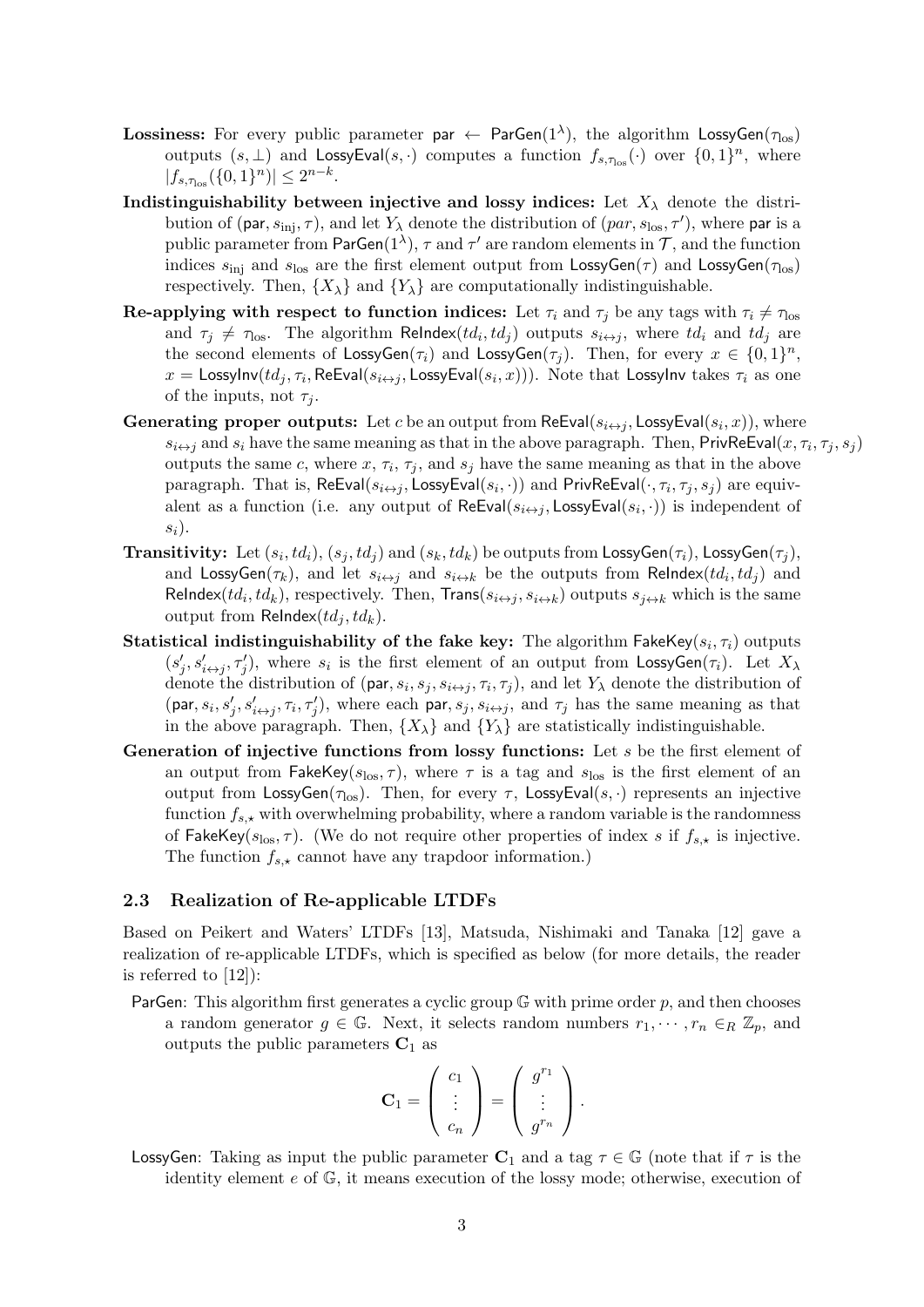the injective mode), this algorithm first selects random elements  $z_1, z_2, \dots, z_n \in_R \mathbb{Z}_p$ , and then computes a function index as

$$
\mathbf{C}_2 = \left( \begin{array}{ccc} c_{1,1} & \cdots & c_{1,n} \\ \vdots & \ddots & \vdots \\ c_{n,1} & \cdots & c_{n,n} \end{array} \right) = \left( \begin{array}{ccc} c_1^{z_1} \cdot \tau & \cdots & c_1^{z_n} \\ \vdots & \ddots & \vdots \\ c_n^{z_1} & \cdots & c_n^{z_n} \cdot \tau \end{array} \right) = \left\{ \begin{array}{ccc} c_{i,j} = c_i^{z_j} \cdot \tau, & \text{if } i = j; \\ c_{i,j} = c_i^{z_j}, & \text{otherwise.} \end{array} \right.
$$

Finally, it outputs the function index  $s = (\mathbf{C}_1, \mathbf{C}_2)$  and the trapdoor  $td = z$  $(z_1, \cdots, z_n).$ 

LossyEval: Taking as input a function index  $s = (C_1, C_2)$  and an *n*-bit input  $\mathbf{x} = (x_1, \dots, x_n) \in$  $\{0, 1\}$ <sup>n</sup>, this algorithm outputs  $(y_1, y_2)$  such that

$$
y_1 = \mathbf{x} \mathbf{C}_1 = \prod_{i=1}^n c_i^{x_i},
$$
  
\n
$$
\mathbf{y}_2 = \mathbf{x} \mathbf{C}_2 = \left( \prod_{i=1}^n c_{i,1}^{x_i}, \cdots, \prod_{i=1}^n c_{i,n}^{x_i} \right) = \left( (\prod_{i=1}^n c_i^{z_1 x_i}) \tau^{x_1}, \cdots, (\prod_{i=1}^n c_i^{z_n x_i}) \tau^{x_n} \right).
$$

- LossyInv: Taking as input  $(id, \tau, (y_1, y_2))$ , where the trapdoor information *td* consists of  $z=(z_1,\dots, z_n)$ , the tag  $\tau$  is an element in  $\mathbb{G}\backslash\{e\}$ , and  $\mathbf{y}_2=(y_{2,1},\dots, y_{2,n})\in\mathbb{G}^{1\times n}$ , this algorithm computes  $\mathbf{w} = (y_{2,1} \cdot y_1^{-z_1}, y_{2,2} \cdot y_1^{-z_2}, \cdots, y_{2,n} \cdot y_1^{-z_n}).$  Then, if j-th element of **w** is the identity element of  $\mathbb{G}$ , then it sets  $x_j = 0$ ; else if the *j*-th element of **w** is  $\tau$  then it sets  $x_j = 1$ ; otherwise, it outputs  $\bot$ . Finally, it outputs  $x = (x_1, \dots, x_n)$ .
- ReIndex: Taking as input trapdoors  $td_i = (z_1, \dots, z_n)$  and  $td_j = (z'_1, \dots, z'_n)$ , this algorithm outputs  $s_{i \leftrightarrow j} = td_j - td_i = (z'_1 - z_1, \cdots, z'_n - z_n) = (z_{1,i \leftrightarrow j}, \cdots, z_{n,i \leftrightarrow j}).$
- ReEval: On input  $(s_{i\leftrightarrow j}, (y_1, y_2))$ , where  $s_{i\leftrightarrow j} = (z_{1,i\leftrightarrow j}, z_{2,i\leftrightarrow j}, \cdots, z_{n,i\leftrightarrow j})$  and  $(y_1, y_2)$  $(y_1, (y_2, 1, y_2, ..., y_2, n))$ , this algorithm computes  $\mathbf{y}'_2 = (y'_{2,1}, y'_{2,2}, ..., y'_{2,n}) = (y_{2,1}$ .  $y_1^{z_{1,i\leftrightarrow j}}, y_{2,2} \cdot y_1^{z_{2,i\leftrightarrow j}}, \cdots, y_{2,n} \cdot y_1^{z_{n,i\leftrightarrow j}}$ ). Then it outputs  $(y_1, y_2')$ .
- PrivReEval: Taking as input  $\mathbf{x}, \tau_i, \tau_j$  and  $s_j$ , where  $\mathbf{x} = (x_1, \dots, x_n)$  is *n*-bit input, this algorithm first computes  $(\hat{y}_1, \hat{y}_2) \leftarrow \textsf{LossyEval}(s_j, \mathbf{x})$ . Next, it makes  $\hat{\mathbf{y}}'_2$  from  $\hat{\mathbf{y}}_2$  in the following process: for each  $i \in [1, n]$ , if  $x_i = 1$  then  $\hat{y}'_{2,i} = \hat{y}_{2,i} \tau_j^{-1} \tau_i$ ; else  $\hat{y}'_{2,i} = \hat{y}_{2,i}$ , where  $\hat{y}_{2,i}$  and  $\hat{y}'_{2,i}$  are the *i*-th elements of  $\hat{\mathbf{y}}_2$  and  $\hat{\mathbf{y}}'_2$  respectively. Finally, it outputs  $(\hat{y}_1, \hat{\mathbf{y}}'_2).$
- **Trans:** Taking as input  $s_{i\leftrightarrow j}$  and  $s_{i\leftrightarrow k}$ , this algorithm outputs  $s_{i\leftrightarrow k} s_{i\leftrightarrow j} = (td_k td_i)$  $(td_j - td_i) = td_k - td_j = s_{i \leftrightarrow k}.$
- FakeKey: Taking as input a function index  $s_i = (\mathbf{C}_1, \mathbf{C}_2)$  and a tag  $\tau_i \in \mathbb{G}$ , this algorithm first chooses a random element  $t \in \mathbb{G}$ . Next, it chooses random numbers  $s_{i \leftrightarrow j}$  $(z_{1,i\leftrightarrow j}, \dots, z_{n,i\leftrightarrow j}) \in_R \mathbb{Z}_p^n$ . Then it makes a new matrix  $\mathbf{C}'_2$  as follows:

$$
\mathbf{C}'_2 = \left( \begin{array}{ccc} c_{1,1} \cdot c_1^{z_{1,i \leftrightarrow j}} \cdot t & \cdots & c_{1,n} \cdot c_1^{z_{n,i \leftrightarrow j}} \\ \vdots & \ddots & \vdots \\ c_{n,1} \cdot c_n^{z_{1,i \leftrightarrow j}} & \cdots & c_{n,n} \cdot c_n^{z_{n,i \leftrightarrow j}} \cdot t \end{array} \right) = \left\{ \begin{array}{c} c'_{k,\ell} = c_{k,\ell} \cdot c_k^{z_{\ell,i \leftrightarrow j}} \cdot t, & \text{if } k = \ell; \\ c'_{k,\ell} = c_{k,\ell} \cdot c_k^{z_{\ell,i \leftrightarrow j}}, & \text{otherwise,} \end{array} \right.
$$

where  $c_k$  is the *k* entry of  $C_1$ , and  $c_{k,\ell}$  is the  $(k,\ell)$  entry of  $C_2$ . Finally, it outputs  $s_j = (\mathbf{C}_1, \mathbf{C}'_2), s_{i \leftrightarrow j} = (z_{1,i \leftrightarrow j}, \cdots, z_{n,i \leftrightarrow j})$  and  $\tau_j = \tau_i \cdot t$ .

# **3 Bidirectional Multi-Hop PRE**

A bidirectional PRE scheme Π = (Setup*,*KeyGen*,* Enc*,* ReKeyGen*,* ReEnc*,* Dec) consists of the following six algorithms: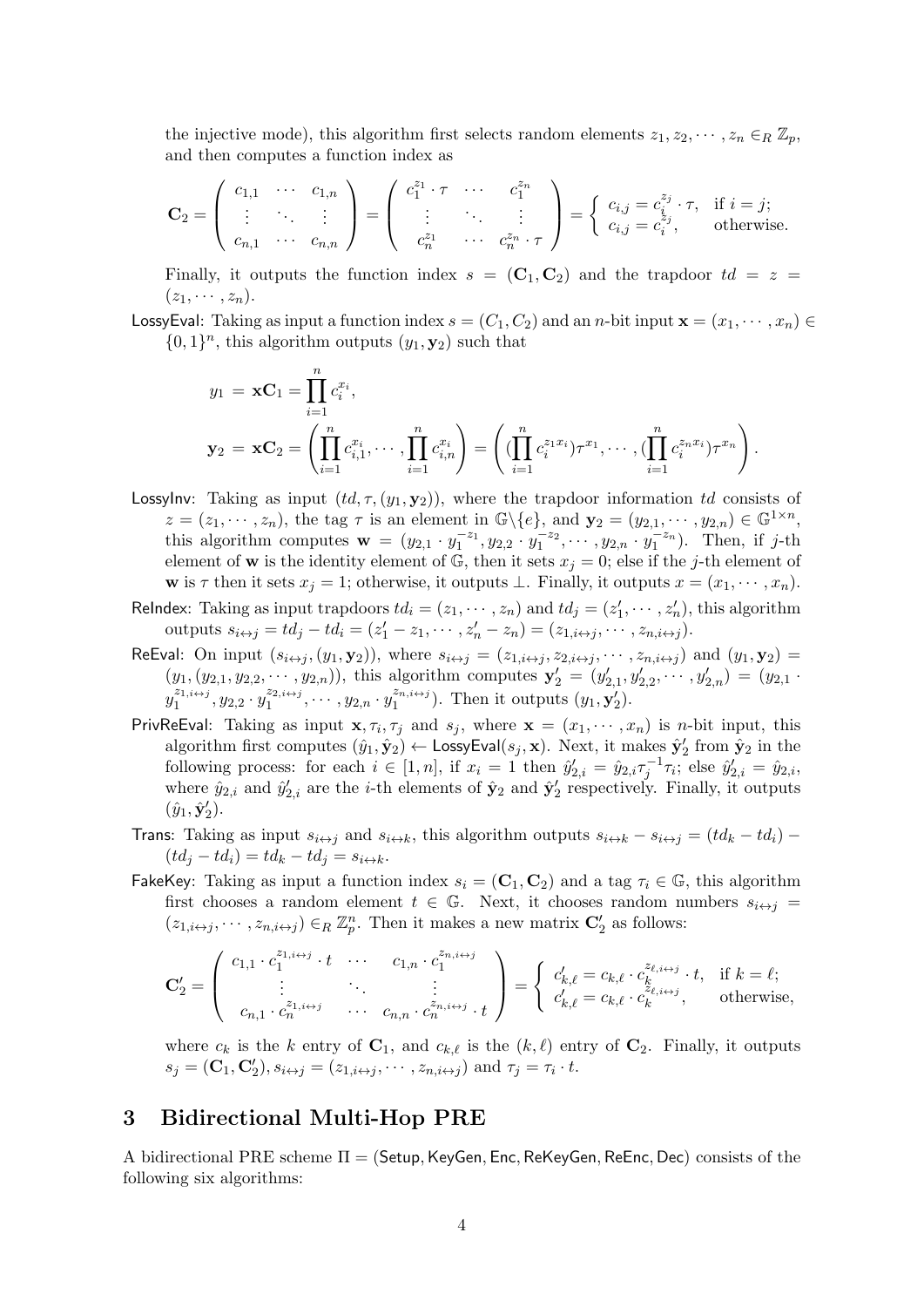- Setup( $1^{\lambda}$ ): Given a security parameter  $1^{\lambda}$ , this setup algorithm outputs a public parameter *PP*. Denote this by  $PP \leftarrow$  Setup $(1^{\lambda})$ .
- KeyGen(*PP*): Given the public parameter *PP*, this key generation algorithm outputs a public key *pk* and a secret key *sk*. Denote this by  $(pk, sk) \leftarrow \text{KeyGen}(PP)$ .
- Enc(*PP*,  $pk, m$ ): Given the public parameter *PP*, a public key  $pk$  and a message *m* in the message space  $M$ , this encryption algorithm outputs a ciphertext  $C$ . Denote this by  $C \leftarrow \textsf{Enc}(PP, pk, m)$ .
- ReKeyGen $(PP, sk_i, sk_j)$ : Given the public parameter  $PP$ , a pair of secret keys  $sk_i$  and  $sk_j$  where  $i \neq j$ , this re-encryption key generation algorithm outputs a re-encryption  $\text{key } rk_{i \leftrightarrow j}.$  Denote this by  $rk_{i \leftrightarrow j} \leftarrow \text{ReKeyGen}(PP, sk_i, sk_j).$
- ReEnc(*PP, rk*<sub>*i*<sup> $\leftrightarrow$ </sup>*j*</sub>, *C<sub>i</sub>*): Given the public parameter *PP*, a re-encryption key  $rk_{i\leftrightarrow j}$  and a ciphertext  $C_i$  intended for user  $i$ , this re-encryption algorithm outputs another ciphertext *C*<sup>*j*</sup> for user *j* or the error symbol ⊥. Denote this by  $C_j$  ← ReEnc( $PP, rk_{i\leftrightarrow j}, C_i$ ).
- Dec( $PP, sk, C$ ): Given the public parameter  $PP$ , a public key *sk* and a ciphertext  $C$ , this decryption algorithm outputs a message *m* or the error symbol *⊥*.

Next, we review the definition of chosen-ciphertext security for bidirectional multi-hop PRE scheme as defined in [6, 12]. Let  $\lambda$  be the security parameter,  $\mathcal A$  be an oracle TM, representing the adversary, and  $\Gamma_U$  and  $\Gamma_C$  be two lists which are initially empty. The game consists of an execution of *A* with the following oracles, which can be invoked multiple times in any order, subject to the constraints specified as below:

- **Setup Oracle:** This oracle can be queried first in the game only once. This oracle generates the public parameters  $PP \leftarrow$  Setup $(1^{\lambda})$ , and gives  $PP$  to A.
- **Uncorrupted key generation:** This oracle first generates a new key pair by running  $(pk, sk) \leftarrow \text{KeyGen}(PP)$ . Next, it adds *pk* in  $\Gamma_U$ , and gives *pk* to *A*.
- **Corrupted key generation:** This oracle generates a new key pair by running  $(pk, sk) \leftarrow$ KeyGen(*PP*). Next, it adds  $pk$  in  $\Gamma_C$ , and gives ( $pk, sk$ ) to A.
- **Challenge oracle:** This oracle can be queried only once. On input  $(pk_{i^*}, m_0, m_1)$ , this oracle randomly chooses a bit  $b \in \{0, 1\}$  and gives  $C_{i^*} = \text{Enc}(PP, pk_{i^*}, m_b)$  to A. Here it is required that  $pk_{i^*} \in \Gamma_U$ . We call  $pk_{i^*}$  the challenge key and  $C_{i^*}$  the challenge ciphertext.
- **Re-encryption key generation:** On input  $(pk_i, pk_j)$  from the adversary, this oracle gives the re-encryption key  $rk_{i\leftrightarrow j} = \textsf{ReKeyGen}(PP, sk_i, sk_j)$  to  $A$ , where  $sk_i$  and  $sk_j$  are the secret keys corresponding to  $pk_i$  and  $pk_j$ , respectively. Here it is required that  $pk_i$  and  $pk_j$  are both in  $\Gamma_C$ , or alternatively are both in  $\Gamma_U$ .
- **Re-encryption oracle:** On input  $(pk_i, pk_j, C_i)$ , if  $pk_j \in \Gamma_C$  and  $(pk_i, C_i)$  is a *derivative* of  $(pk_{i^*}, C_{i^*})$ , this oracle give *A* a special symbol  $\perp$ , which is not in the domain of messages or ciphertext. Otherwise, it gives the re-encrypted ciphertext  $C_i$ ReEnc(*PP*, ReKeyGen(*PP*, sk<sub>*i*</sub>, sk<sub>*j*</sub>), C<sub>*i*</sub>) to A. Derivatives of ( $pk_{i^*}$ ,  $C_{i^*}$ ) are defined inductively as follows:
	- $(pk_{i^*}, C_{i^*})$  is a derivative of itself.
	- If  $(pk, C)$  is a derivative of  $(pk_i^*, C_{i^*})$ , and  $(pk', C')$  is a derivative of  $(pk, C)$ , then  $(pk', C')$  is a derivative of  $(pk_{i^*}, C_{i^*})$ .
	- *•* If *A* has queried the re-encryption oracle on input (*pk, pk′ , C*) and obtained the response C', then  $(pk', C')$  is a derivative of  $(pk, C)$ .
	- *•* If *A* has queried the re-encryption key generation oracle on input (*pk, pk′* ) or  $(pk', pk)$ , and  $C' = \mathsf{ReEnc}(PP, \mathsf{ReKeyGen}(PP, sk, sk'), C)$ , then  $(pk', C')$  is a deriva-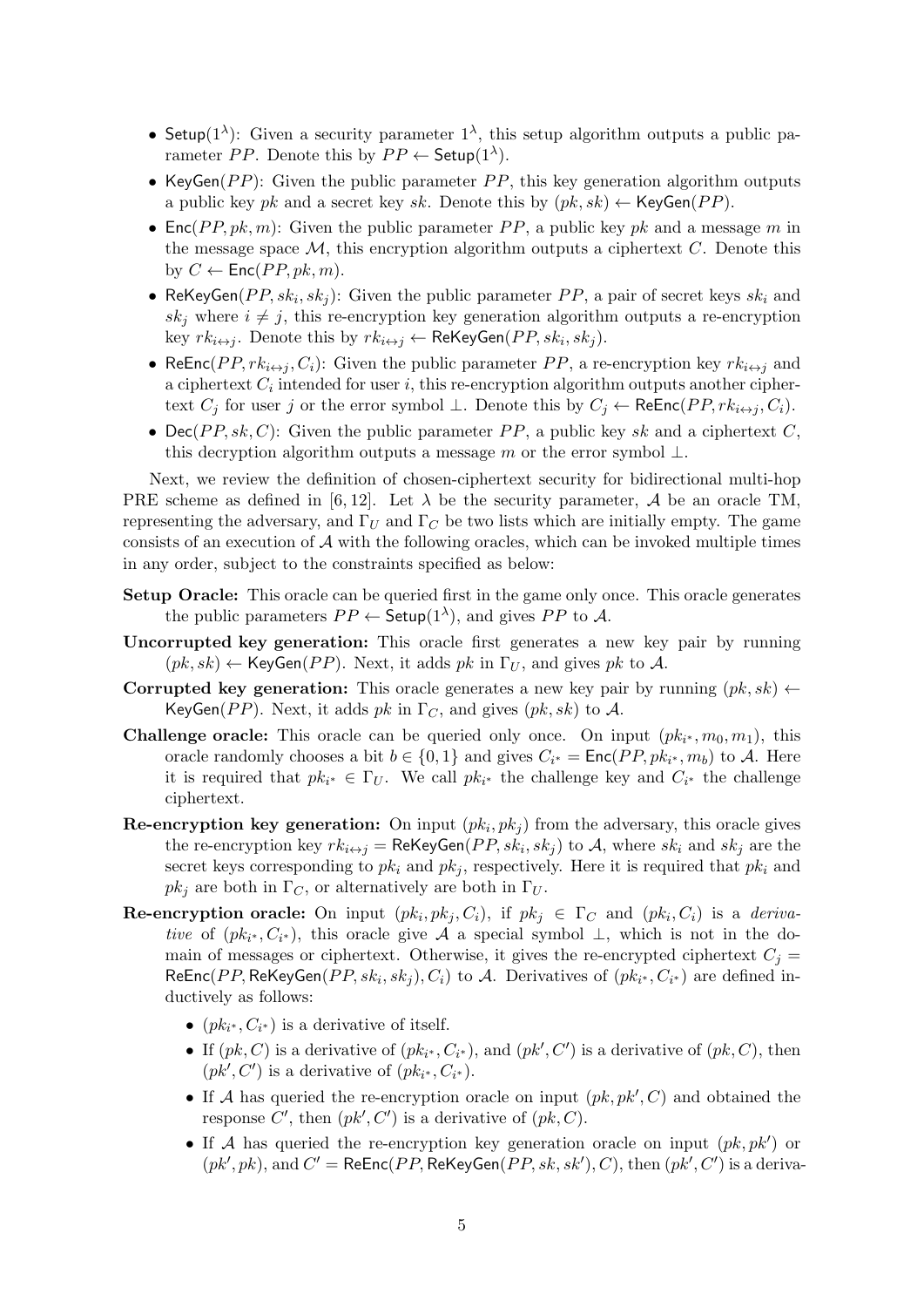tive of (*pk, C*), where *sk* and *sk′* are the secret keys corresponding to *pk* and *pk′* , respectively.

- **Decryption oracle:** On input  $(pk, C)$ , if the pair  $(pk, C)$  is a derivative of the challenge key and ciphertext  $(pk_{i^*}, C_{i^*})$ , or  $pk$  is not in  $\Gamma_U \cup \Gamma_C$ , this oracle returns the special symbol  $\perp$  to *A*. Otherwise, it returns the result of Dec(*PP, sk, C*) to *A*, where *sk* is the secret key with respect to *pk*.
- **Decision oracle:** This oracle can be queried at the end of the game. On input  $b'$ , if  $b' = b$ and the challenge key  $pk_{i^*} \in \Gamma_U$ , this algorithm output 1; else output 0.

We describe the output of the decision oracle in the above game as  $\text{Expth}_{\Pi,\mathcal{A}}^{\text{bid-PRE-CCA}}(\lambda) = b$ for an adversary *A* and a scheme Π. We define the advantage of adversary *A* as

$$
\mathsf{Adv}_{\Pi,\mathcal{A}}^{\mathsf{bid-PRE-CCA}}(\lambda) \stackrel{\text{def}}{=} \left| \Pr[\mathsf{Expt}_{\Pi,\mathcal{A}}^{\mathsf{bid-PRE-CCA}}(\lambda) = 1] - \frac{1}{2} \right|,
$$

where the probability is over the random choices of *A* and oracles. We say that the scheme Π is secure under the bidirectional PRE-CCA attack, if for any PPT adversary *A*, his advantage  $\mathsf{Adv}_{\Pi,\mathcal{A}}^{\mathsf{bid-PRE-CCA}}(\lambda)$  is negligible in the security parameter  $\lambda$  (for sufficiently large  $\lambda$ ).

## **4 Review of Matsuda-Nishimaki-Tanaka PRE Scheme**

In this section, we shall review Matsuda-Nishimaki-Tanaka bidirectional multi-hop PRE Scheme.

Let  $\lambda$  be the security parameter, and let  $n, k, k', k''$  and  $v$  be parameters depended on  $\lambda$ . Let (SigGen*,* SigSign*,* SigVer) be a strongly unforgeable one-time signature scheme where the verification keys are in *{*0*,* 1*} v* . Let (ParGen*,* LossyGen*,* LossyEval*,* LossyInv*,* ReEval*,* PrivReEval, Trans, FakeKey) be a collection of re-applicable  $(n, k)$ -LTDFs and  $\mathcal T$  be a set of tags. Let  $(G_{\text{abo}}, F_{\text{abo}}^{-1})$  be a collection of  $(n, k')$ -ABO trapdoor functions with branches  $B_{\lambda}$  =  $\{0,1\}^v$ , which contains the set of signature verification keys. Let *H* be a family of pairwise independent hash functions from  $\{0,1\}^n$  to  $\{0,1\}^{k''}$ . It is required that the above parameters satisfy  $(k + k') - (k'' + n) \ge \delta = \delta_1 + \delta_2$  for some  $\delta_1 = \omega(\log \lambda)$  and  $\delta_2 = \omega(\log \lambda)$ . The message space of the system is *{*0*,* 1*} k ′′*. The Matsuda-Nishimaki-Tanaka PRE scheme [12] is specified by the following algorithms:

**Setup**( $1^{\lambda}$ ): This algrithm first generates an index of all-but-one trapdoor functions with lossy branch  $0^v$ :  $(s_{\text{abo}}, td_{\text{abo}}) \leftarrow \mathsf{G}_{\text{abo}}(1^{\lambda}, 0^v)$ . Then, it generates a public parameter of re-applicable LTDFs:  $par \leftarrow ParGen(1^{\lambda})$ . Next, it chooses a hash function *h* from  $H$ . Finally, it outputs a public parameter as  $PP = (s_{\text{abo}}, \text{par}, h)$ . Note that the algorithm Setup erases the trapdoor *td*abo because the following algo-

rithms do not use *td*abo.

- **KeyGen**(*PP*): Taking as input the pubic parameters  $PP = (s_{\text{abo}}, \text{par}, h)$ , this algorithm first chooses a tag  $\tau \in \mathcal{T} \setminus \{\tau_{\text{los}}\}$  and generates an injective index of re-applicable LTDFs:  $(s_{\text{rltdf}}, td_{\text{rltdf}}) \leftarrow \text{LossyGen}(\tau)$ . Finally, it outputs the public key  $pk = (s_{\text{rltdf}}, \tau)$  and the secret key  $sk = (td_{\text{rltdf}}, s_{\text{rltdf}}, \tau)$ .
- **Enc**(*PP, pk, m*): Taking as input the public parameters  $PP = (s_{\text{abo}}, \text{par}, h)$ , public key  $pk =$  $(s_{\text{rltdf}}, \tau)$  and a message  $m \in \{0,1\}^{k''}$ , this encryption algorithm first chooses  $x \in$  $\{0,1\}$ <sup>n</sup> uniformly at random. Next it generates a key-pair for the one-time signature scheme:  $(vk, sk_{\sigma}) \leftarrow$  SigGen(1<sup> $\lambda$ </sup>), and computes

 $c_1 =$  LossyEval( $s_{\text{rliff}}, x$ ),  $c_2 =$   $\mathsf{F}_{\text{abo}}(s_{\text{abo}}, vk, x)$ ,  $c_3 = h(x) \oplus m$ .

Then it signs a tuple  $(c_2, c_3, \tau)$  as  $\sigma \leftarrow$  SigSign $(s k_{\sigma}, (c_2, c_3, \tau))$ . Finally, it outputs the ciphertext  $C = (vk, c_1, c_2, c_3, \tau, \sigma).$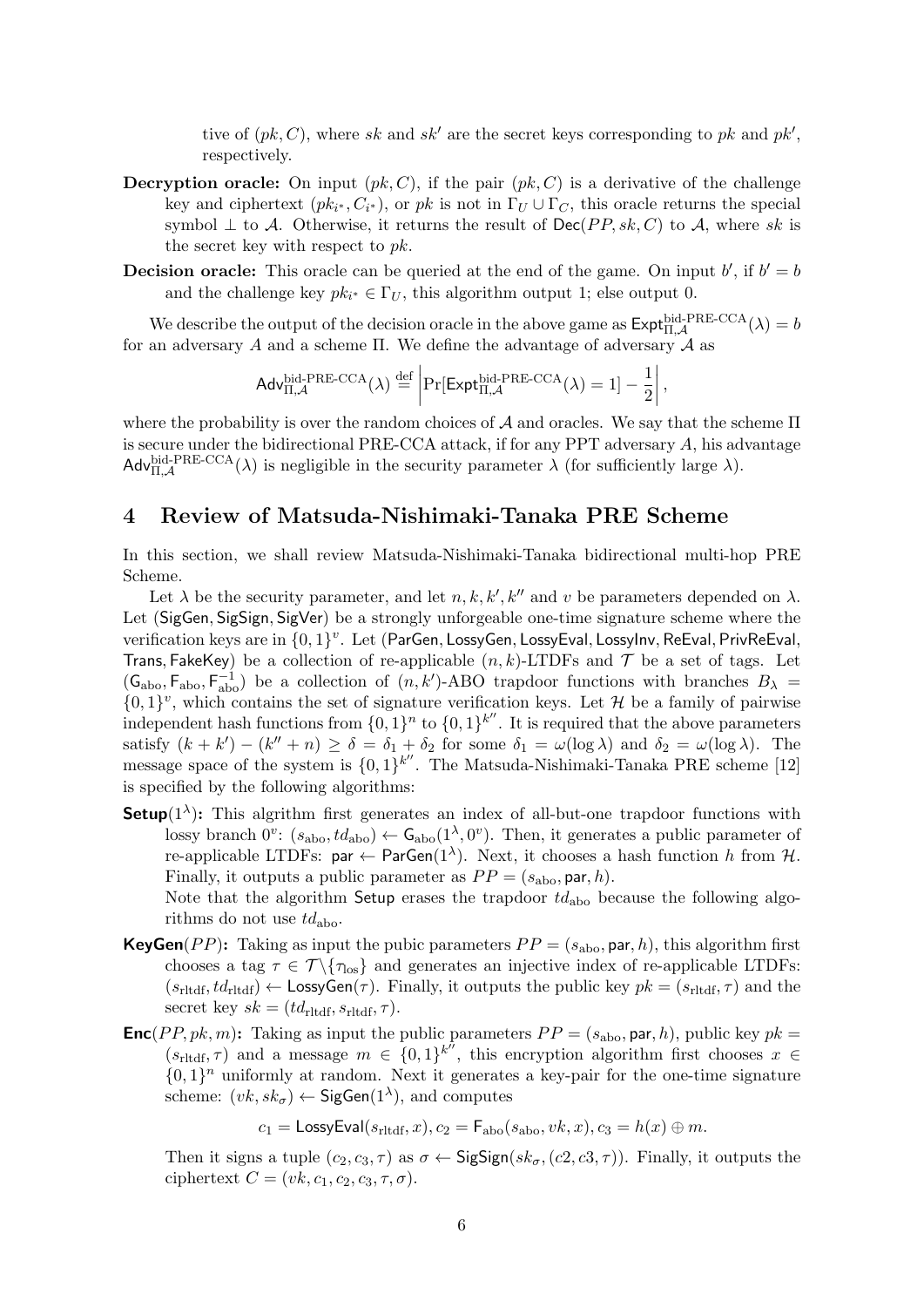- **ReKeyGen**(*PP*,  $sk_i$ ,  $sk_j$ ): Taking as input the public parameter  $PP = (s_{\text{abo}}, \text{par}, h)$ , the secret keys  $sk_i = (td_i, s_i, \tau_i)$  and  $sk_j = (td_j, s_j, \tau_j)$ , this algorithm computes  $s_{i \leftrightarrow j} \leftarrow$ ReIndex( $td_i, td_j$ ), and then outputs a re-encryption key  $rk_{i \leftrightarrow j} = s_{i \leftrightarrow j}$ .
- **ReEnc**(*PP, rk*<sub>*i* $\leftrightarrow$ *j*</sub>, *C<sub>i</sub>*): Taking as input the public parameter *PP* = ( $s_{\text{abo}}$ , par, h), the reencryption key  $rk_{i \leftrightarrow j} = s_{i \leftrightarrow j}$  and a ciphertext  $C_i = (vk, c_{1,i}, c_2, c_3, \tau, \sigma)$ , this algorithm computes  $c_{1,j} \leftarrow \text{ReEval}(s_{i \leftrightarrow j}, c_{1,i})$ . It then outputs  $C_j = (vk, c_{1,j}, c_2, c_3, \tau, \sigma)$  as a new ciphertex for the user with  $sk<sub>j</sub>$ .
- **Dec**(*PP*, sk, *C*): Taking as input the public parameter  $PP = (s_{\text{abo}}, \text{par}, h)$ , a secret key sk =  $(td_{\text{rltdf}}, s_{\text{rltdf}}, \tau)$  and a ciphertext  $C = (vk, c_1, c_2, c_3, \tau', \sigma)$ , this decryption algorithm acts as follows:
	- 1. Check whether  $\text{SigVer}(vk, (c_2, c_3, \tau'), \sigma) = 1$  holds. If not, output  $\perp$ .
	- 2. Compute  $x =$  LossyInv( $td_{\text{rltdf}}, \tau', c_1$ ). If  $\tau = \tau'$ , it checks LossyEval( $s_{\text{rltdf}}, x$ ) =  $c_1$ ; else it checks  ${\sf PrivateEval}(x, \tau', \tau, s_{\text{rliff}}) = c_1$ . If not, it outputs  $\bot$ . It also checks  $F_{\text{abo}}(s_{\text{abo}}, vk, x) = c_2$ . If not, it outputs  $\perp$ .
	- 3. Finally, output  $m = c_3 \oplus h(x)$ .

# **5 Attack**

In this section, we shall present a concrete CCA-attack against Matsuda-Nishimaki-Tanaka PRE scheme. Before presenting the attack, we would like mention a fundamental principle for designing CCA-secure PRE schemes, i.e., the validity of *all* the ciphertext components in the original ciphertext should be able to be verified by the *proxy*. Unfortunately, Matsuda-Nishimaki-Tanaka PRE scheme violates this principle. Indeed, for a ciphertext  $C_i = (vk, c_{1,i}, c_2, c_3, \tau, \sigma)$ , the validity of  $vk, c_2, c_3, \tau$  and  $\sigma$  can be ensured by checking whether  $\textsf{SigVer}(vk, (c_2, c_3, \tau'), \sigma) = 1 \text{ holds}^1$ . However, it is impossible for the proxy to verify the validity of component  $c_{1,i}$ : observe that in the encryption algorithm, component *c*1*,i* is not included in the generation of the one-time signature, and it will be transformed into *c*1*,j* in the re-encryption algorithm. Thus, Matsuda-Nishimaki-Tanaka PRE scheme inevitably suffers from a chosen-ciphertext attack.

Roughly speaking, an adversary can break the CCA-security of Matsuda-Nishimaki-Tanaka PRE scheme as follows: Given the challenge ciphertext  $C_{i^*} = (vk, c_{1,i^*}, c_2, c_3, \tau, \sigma)$ , the adversary can first modify the ciphertext component  $c_{1,i^*}$  to obtain a new (ill-formed) ciphertext  $C'_{i^*}$  and then ask the re-encryption oracle to re-encrypt  $C'_{i^*}$  into another ciphertext  $C'_{j}$  for a *corrupted* user *j* (note that according to the security model, it is legal for the adversary to issue such a query); next, the adversary can modify *C ′ j* to obtain the *right* reencrypted ciphertext  $C_j$  of the challenge ciphertext, and thus he can obtain the underlying plaintext by decrypting  $C_j$  with user *j*'s secret key.

Below we give the attack details. For an easy explanation of how the adversary can modify  $C'_{j}$  to obtain the right transformed ciphertext  $C_{j}$ , when describing the underlying reapplicable LTDFs we shall take Matsuda-Nishimaki-Tanaka's concrete realization (recalled in Section 2.3) as the example. Concretely, the adversary works as follows:

- 1. The adversary first obtains the public parameters *P P* from the setup oracle.
- 2. The adversary obtains a public key *pk<sup>i</sup> <sup>∗</sup>* from the uncorrupted key generation oracle. Note that  $pk_{i^*}$  will be added in  $\Gamma_U$  by the oracle.
- 3. The adversary obtains a public/secret key pair  $(pk_i, sk_i)$  from the corrupted key generation oracle. Note that  $pk_j$  will be added in  $\Gamma_C$  by the oracle.

<sup>&</sup>lt;sup>1</sup>In the ReEnc algorithm of Matsuda-Nishimaki-Tanaka PRE scheme, it even overlooks this checking.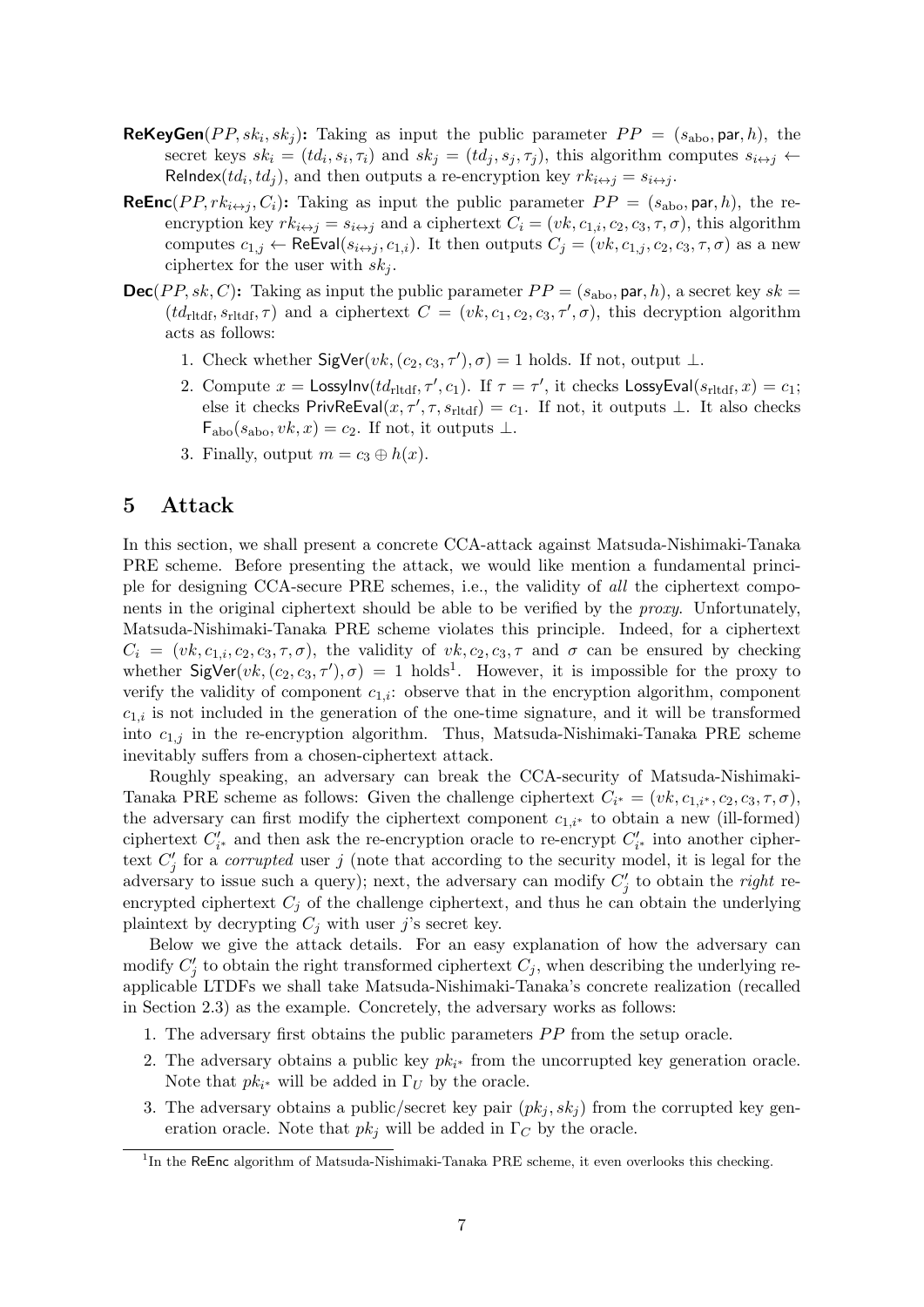- 4. The adversary submits  $(pk_{i^*}, m_0, m_1)$  to the challenge oracle, and then is given the challenge ciphertext  $C_{i^*} = (vk^*, c_{1,i^*}, c_2^*, c_3^*, \tau^*, \sigma^*)$ , where  $c_{1,i^*}$  is the output of function LossyEval. Here we use Matsuda-Nishimaki-Tanaka's concrete realization of LossyEval as an example. Wlog, suppose  $c_{1,i^*} = (y_1, \mathbf{y}_2) = (y_1, (y_{2,1}, \dots, y_{2,n}))$ .
- 5. The adversary first randomly picks  $\tilde{y}_{2,1}, \cdots, \tilde{y}_{2,n}$  from  $\mathbb{G}$ , and modifies the challenge ciphertext to obtain a new (ill-formed) ciphertext  $C'_{i^*} = (vk^*, c'_{1,i^*}, c^*_2, c^*_3, \tau^*, \sigma^*)$ , where  $c'_{1,i^*} = (y_1, (\tilde{y}_{2,1}, \cdots, \tilde{y}_{2,n}))$ . Then, the aversary submits  $(pk_{i^*}, pk_j, C'_{i^*})$  to the reencryption oracle. Note that, although  $pk_j \in \Gamma_C$ , it is legal for the adversary to issue this query, since  $(pk_{i^*}, C'_{i^*})$  is *not* a derivate of  $(pk_{i^*}, C_{i^*})$ . Note that, the re-encryption algorithm ReEnc cannot check the validity of the ciphertext component  $c'_{1,i^*}$ . So, the re-encryption oracle will return the re-encrypted ciphertext  $C'_j$  $\mathsf{ReEnc}(PP, \mathsf{ReKeyGen}(PP, sk_{i^*}, sk_j), C'_{i^*})$  to the adversary.

According to the re-encryption algorithm, we have  $C'_{j} = (vk^*, c'_{1,j}, c^*_2, c^*_3, \tau^*, \sigma^*)$ , where  $c'_{1,j}$  = ReEval( $s_{i^* \leftrightarrow j}, c'_{1,i^*}$ ). According to Matsuda-Nishimaki-Tanaka's concrete realization of ReEval, we have  $c_{1,j}'=(y_1,(\widetilde y_{2,1}',\cdots,\widetilde y_{2,n}'))=\Big(y_1,\Big(\widetilde y_{2,1}\cdot y_1^{z_{1,i^*}\leftrightarrow j},\cdots,\widetilde y_{2,n}\cdot y_1^{z_{n,i^*}\leftrightarrow j}\Big)\Big).$ Now, from  $c'_{1,j} = (y_1, (\tilde{y}'_{2,1}, \cdots, \tilde{y}'_{2,n}))$ , the adversary can compute the following

$$
c_{1,j} = \left(y_1, (\frac{\tilde{y}'_{2,1}y_{2,1}}{\tilde{y}_{2,1}}, \cdots, \frac{\tilde{y}'_{2,n}y_{2,n}}{\tilde{y}_{2,n}})\right)
$$
  
= 
$$
\left(y_1, (\frac{\tilde{y}_{2,1} \cdot y_1^{z_{1,i} * \leftrightarrow j} y_{2,1}}{\tilde{y}_{2,1}}, \cdots, \frac{\tilde{y}_{2,n} \cdot y_1^{z_{n,i} * \leftrightarrow j} y_{2,n}}{\tilde{y}_{2,n}})\right)
$$
  
= 
$$
\left(y_1, (y_{2,1} \cdot y_1^{z_{1,i} * \leftrightarrow j}, \cdots, y_{2,n} \cdot y_1^{z_{n,i} * \leftrightarrow j})\right).
$$

Observe that  $c_{1,j}$  is indeed equivalent to the result of ReEval( $s_{i^* \leftrightarrow j}, c_{1,i^*}$ ). Thus,  $C_j =$  $(vk^*,c_{1,j},c_2^*,c_3^*,\tau^*,\sigma^*)$  is indeed the result of  $\mathsf{ReEnc}(PP,\mathsf{ReKeyGen}(PP,sk_{i^*},sk_j),C_{i^*}),$ which is an encryption of  $m_b$ . Now, the adversary can obtain the underlying plaintext  $m_b$  by decrypting the re-encrypted ciphertext  $C_i$  using the secret key  $sk_i$ , and obviously can break the CCA-security of Matsuda-Nishimaki-Tanaka PRE scheme.

The above attack can also be simply extended to the case that the user *j* is uncorrupted. In this case, the adversary A directly request  $(pk_i, C_i)$  to the decryption oracle, which will return the plaintext  $m_b$  to  $\mathcal{A}$ .

# **6 Discussions and Conclusion**

The authors constructed 10 games, Game-0 to Game-10, to prove the CCA security of the PRE scheme developed in [12] , where Game 0 is just the CCA definitional game of PRE (recalled in Section 3). Our above concrete attack shows that the CCA security proof in [12] must be flawed. A careful investigation shows that the proof has already been flawed for the arguments between Game-0 and Gmae-1.

Specifically, the Game-1 in [12] is identical to Game-0, except for some modifications on the actions of decryption oracles. Particularly, in Game-1, when queried with  $(pk_i, C_i)$  =  $((s_{\text{rliff}},\tau),(vk,c_{1,j},c_2,c_3,\tau',\sigma))$  such that  $(vk,c_2,c_3,\tau',\sigma)=(vk^*,c_2^*,c_3^*,\tau^*,\sigma^*)$ , where  $C_{i^*}$  $(vk^*, c_{1,i^*}, c_2^*, c_3^*, \tau^*, \sigma^*)$  and  $pk_{i^*} = (s_{\text{rliff}}^*, \tau^*)$  are the challenge ciphertext and the challenge public-key (w.r.t. the uncorrupted player *i ∗* ) respectively, the decryption oracle performs as follows: it first checks whether  $Priv$ ReEval $(x^*, \tau', \tau, s_{\text{rltdf}}) = c_1$  where  $x^*$  denotes the random value used to form the challenge ciphertext (i.e.,  $c_{1,i^*}^* =$  LossyEval( $s_{\text{rltdf}}^*, x^*$ ),  $c_2^* = F_{\text{abo}}(s_{\text{abo}}^*, vk^*,x^*)$  and  $c_3^* = h(x^*) \oplus m_b$ , and then outputs  $m = c_3 \oplus h(x^*)$  in case the check is successful. It is claimed in [12] that this modification does not affect any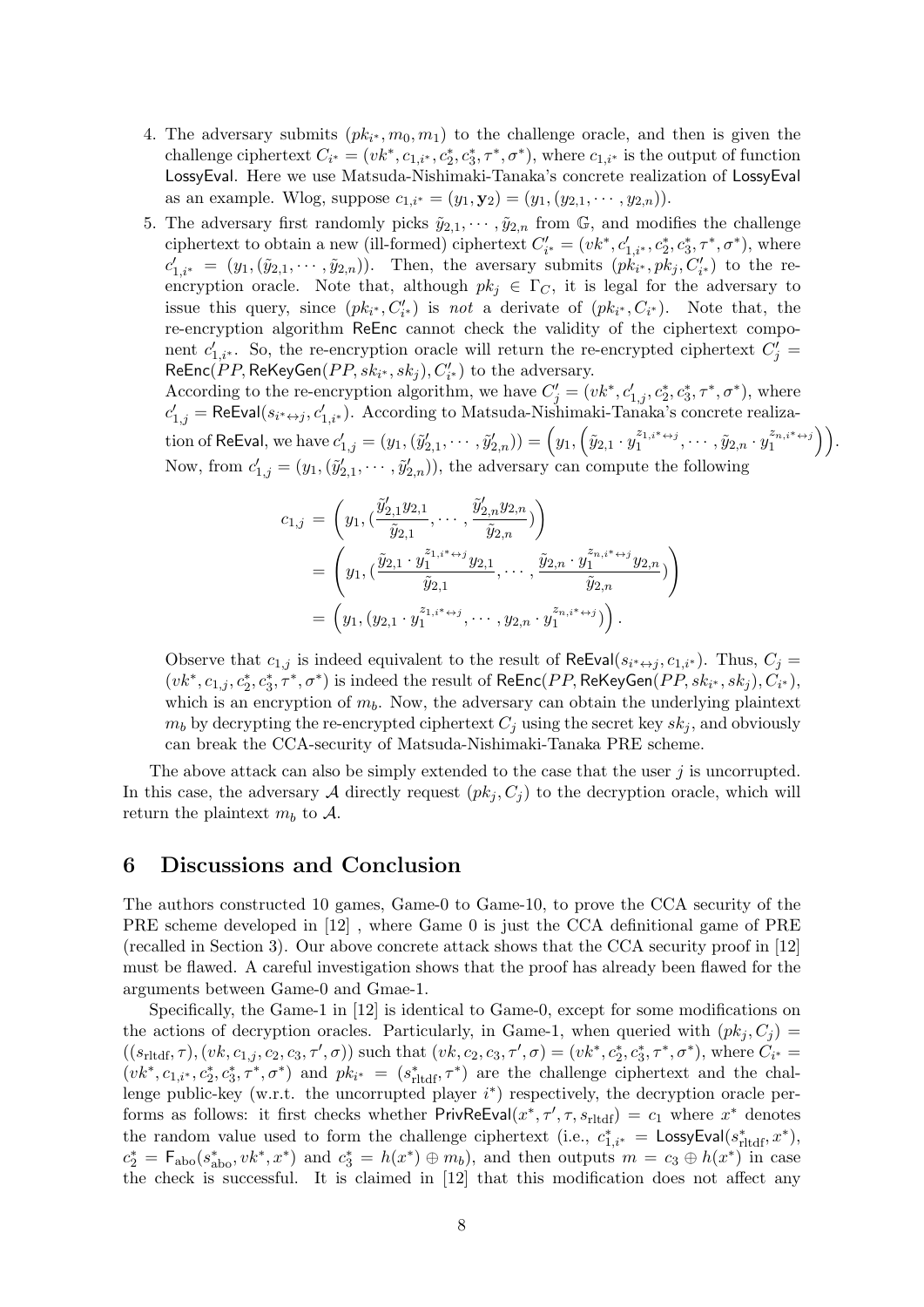success probability of an adversary, and in fact, the probability that the queries satisfying  $PrivReEval(x^*, \tau', \tau, s_{rltdf}) = c_1$  is  $negligible$ .

But, our concrete attack shows that the above security arguments are wrong. In particular, the ciphertext  $C_j$  generated by the concrete attack satisfies both  $(vk, c_2, c_3, \tau', \sigma) =$  $(vk^*, c_2^*, c_3^*, \tau^*, \sigma^*)$  and PrivReEval $(x^*, \tau', \tau, s) = c_1$  (which occurs with probability 1), and the decryption oracle will return back the challenge plaintext  $m_b$  in this case.

The PRE scheme developed in [12] is based upon the CCA-secure public-key encryption (PKE) scheme of Peikert and Waters (that is in turn based upon LTDFs) [13], which can be viewed as an extension of the Peikert-Waters PKE scheme into the proxy re-encryption setting. One key difference between the Peikert-Waters PKE construction and the PRE construction of [12] is that: all components in the ciphertext of the Peikert-Waters PKE are signed by the one-time signature (under the verification key  $vk$ ), but the key component  $c_1$ is not signed in the ciphertext of the PRE of [12]. Of course, signing  $c_1$  can prevent our concrete attack, but the resultant scheme is not a PRE scheme any longer (particularly, the proxy cannot translate ciphertexts among players, as the underlying signing key w.r.t. *vk* is unknown to the proxy). From our view, developing CCA proxy re-encryption without pairing in the standard model may need significantly new ideas and techniques. As a consequence, it is still an open problem to come up with a (bidirectional or unidirectional) proxy reencryption scheme without pairings in the standard model.

# **Acknowledgement**

We sincerely thank Dr. Goichiro Hanaoka for helpful discussions.

#### **References**

- [1] Giuseppe Ateniese, Kevin Fu, Matthew Green, and Susan Hohenberger. Improved Proxy Re-Encryption Schemes with Applications to Secure Distributed Storage. In *NDSS*. The Internet Society, 2005.
- [2] Giuseppe Ateniese, Kevin Fu, Matthew Green, and Susan Hohenberger. Improved Proxy Re-Encryption Schemes with Applications to Secure Distributed Storage. *ACM Trans. Inf. Syst. Secur.*, 9(1):1–30, 2006.
- [3] Matt Blaze, Gerrit Bleumer, and Martin Strauss. Divertible Protocols and Atomic Proxy Cryptography. In Kaisa Nyberg, editor, *EUROCRYPT*, volume 1403 of *Lecture Notes in Computer Science*, pages 127–144. Springer, 1998.
- [4] Ran Canetti, Oded Goldreich, and Shai Halevi. The Random Oracle Methodology, Revisited (Preliminary Version). In *STOC*, pages 209–218, 1998.
- [5] Ran Canetti, Oded Goldreich, and Shai Halevi. The random oracle methodology, revisited. *J. ACM*, 51(4):557–594, 2004.
- [6] Ran Canetti and Susan Hohenberger. Chosen-Ciphertext Secure Proxy Re-Encryption. In Peng Ning, Sabrina De Capitani di Vimercati, and Paul F. Syverson, editors, *ACM Conference on Computer and Communications Security*, pages 185–194. ACM, 2007.
- [7] Ran Canetti, Hugo Krawczyk, and Jesper Buus Nielsen. Relaxing Chosen-Ciphertext Security. In Dan Boneh, editor, *CRYPTO*, volume 2729 of *Lecture Notes in Computer Science*, pages 565–582. Springer, 2003.